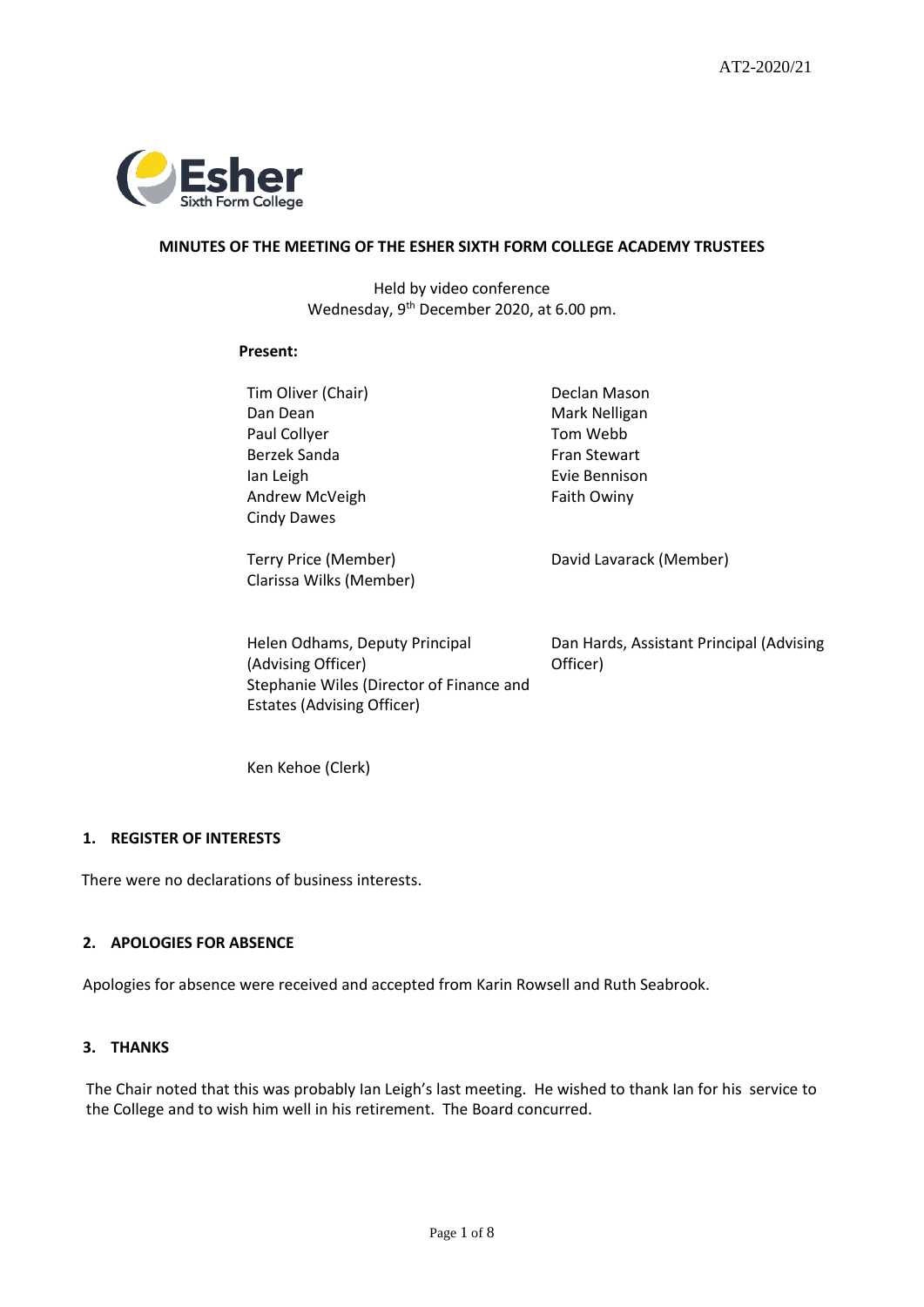# **4. CONSTITUTION**

The Chair of Trustees updated the Board on the Members' Annual General Meeting that he had attended prior to the Board meeting. This had been the first AGM of the Trust; it was a legal requirement to hold the AGM but it was also useful that the work of the Board was subject to scrutiny.

The Chair of Members noted that the AGM had agreed to the Board's recommendation that Paul Collyer be re-appointed as a Trustee and to the re-appointment of the auditors for the current financial year.

#### **5. MINUTES OF THE LAST MEETING**

The Board approved the minutes of the Board of Trustee meeting of  $23^{rd}$  September 2020.

## **6. MATTERS ARISING**

The Board reviewed the matters arising:

AT1-001 The Clerk should review the Articles of Association and Standing Orders to determine whether there were any constraints on a co-opted Trustee chairing a sub-committee. **This had been done. There are no constraints.**

AT1-002 Clerk to add a table setting out the committee's role in different circumstances to the Terms of Reference of the Special Committee. **This had been done.**

AT1-003 Clerk to investigate the approach taken by other Academies to opening their Board meetings to the public and make recommendations about how information about meetings should be made available. The Clerk should amend the draft Standing Orders to reflect the discussion of the Board. **The Clerk had investigated the approaches taken by other Trusts. There is a presumption that meetings will be open to the public but only one puts the future dates on its website. The Board agreed that the dates of future Board meetings should be placed on the College's website.**

#### **Action: Clerk to add future Board meeting dates to College website.**

AT1-004 Clerk to prepare a Written resolution for Members of the Trust seeking their agreement to the reappointment of Paul Collyer as Trustee. **Paul Collyer had been re-appointed at the Members' AGM.**

AT1-005 Clerk to circulate a list of Trustees with the dates of their Terms of Office. **This had been done.**

AT1-006 Clerk to investigate the possibility of having a virtual training morning to replace the event postponed from the summer term. **The Board agreed that a Training morning should be scheduled for May.** 

## **Action: Clerk to schedule a Training Morning in May.**

## **7. PRINCIPALS'S REPORT**

The Principal began by updating the Board on the impact of COVID. He noted that the sub-committees had reviewed the impact in detail. The Principal made the following points: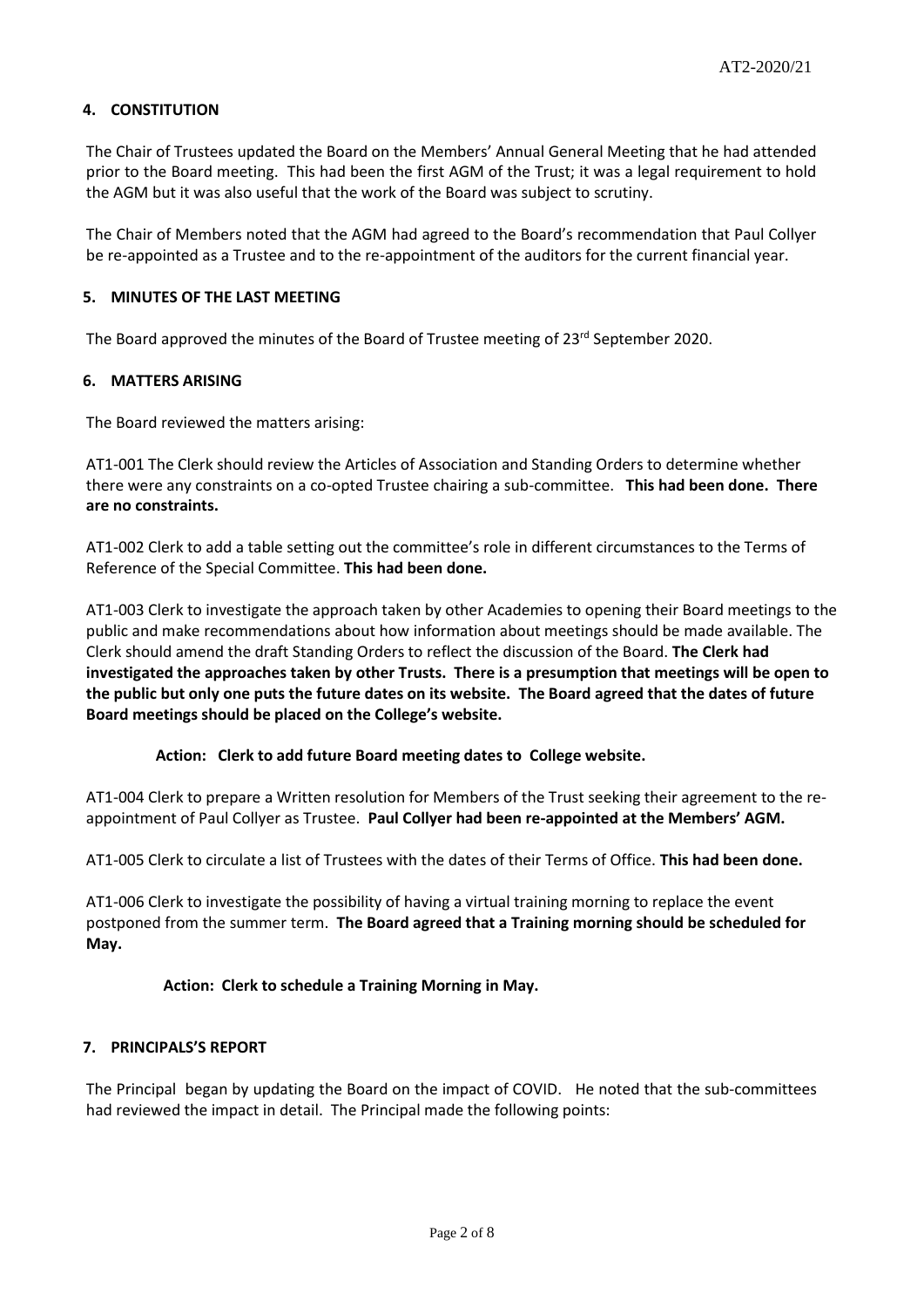- He had written to parents, with the Board's support, setting out the approach that the College was taking to learning during the crisis. The parents were broadly content and there had been no negative feedback following the parents' evening.
- The level of disruption to learning had been minimised because of the steps that had been taken to ensure the quality of delivery through the use of curriculum pilots last term, the training and development of staff on online provision, the focus on support for SEN students and the bringing forward of the class forums to assess the student experience;
- Over the term, there had been 34 cases of COVID among the students, 6 among staff and 1 case among canteen staff. Most cases appear to be from community transmission;
- COVID was continuing to place an additional burden on the SLT, particularly contact tracing. The SLT would have to be on duty until 23 December to allow for contact tracing. For every lesson, teachers either had to provide a seating plan or a photo of the class. As of the day before the Board meeting there were 49 students in self-isolation and 4 members of staff but at the peak numbers were higher;
- The College had introduced a third grouping of students that attended full time, rather than on alternate weeks. This group included those defined by the Department for Education as vulnerable and those students requiring practical work;
- The Department for Education remained unhappy with the blended learning approach, but it was the only practical approach. The issue would be discussed at the S7 meeting the following week as some sixth form colleges had been in discussion with the Department.
- The College would continue with the blended approach in the Spring Term.

Turning to the numbers on roll, the Principal informed the Board that there had been 2010 students at enumeration day. This was nearly 70 more than last year. For 2021, the target will be 1940 students. There had been 3164 applications for 2021; this was another record. There had been 8 appeals; 4 had been successful.

The Principal noted that the results of the Spending Review had been better than expected with more money for the Further Education sector. It looks like the £130k for high value, high-cost courses and £200k for programme weighting that the College had received last year will be sustained. It also appeared that the pension grant would be sustained. Overall, the SLT were anticipating record income levels for 2021/22. He noted that the pay freeze that had been announced in the Spending Review did not apply to this year's negotiations. There was an offer of 2% for teaching staff from September and a further 1% in March. If this is accepted, he thought that UNISON may re-open the Support Staff deal.

Following a question from a Trustee, the Director of Finance and Estates confirmed that the TPS grant was included in this year's budget but was shown below the line for next year. However even if the College did not get the TPS grant next year, she was still expecting an EBITDA of 3%. On the other items, the Director of Finance and Estates would confirm to the Chair of the Finance and Estates committee whether the funding for high value courses and programme weight had been included.

# **Action: The Director of Finance and Estates to confirm to the Chair of the Finance and Estates Committee whether the budget included the additional funding for high value courses.**

The Deputy Principal updated the Board on curriculum and quality. She noted that the traditional approach to quality had had to be amended to shift the focus to how the College was delivering the blended approach. The Joint Review process and the departmental SARs had taken place but they wanted staff to focus on:

- Departmental provision for 6.2 students and how they are supporting the students towards their exams and progression;
- Departmental provision for supporting 6.1 students to bridge the gap between their interrupted time at school and what was required at the College;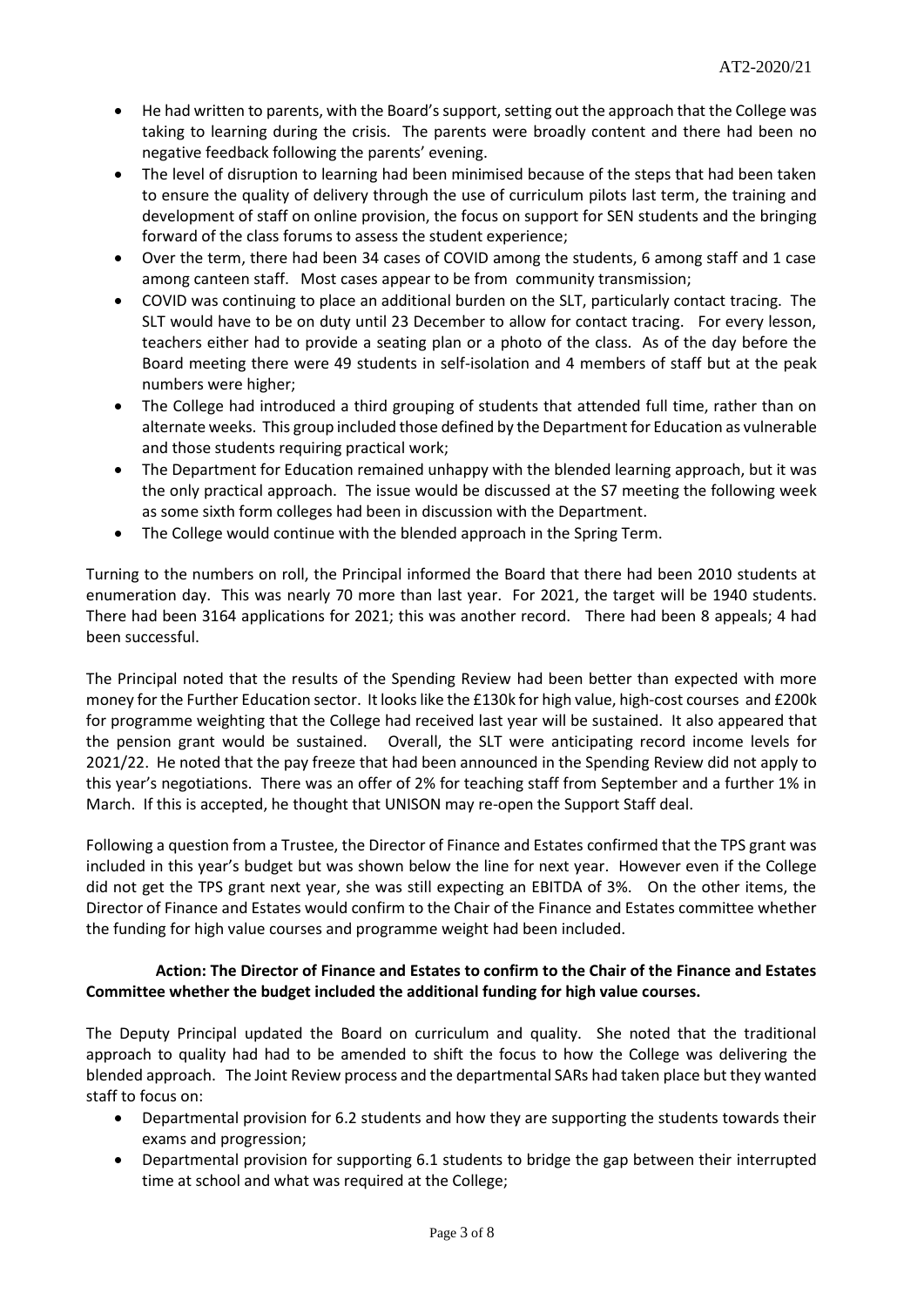• The quality of blended learning and assessment.

The College are planning for exams for both years at the beginning of January. This would be particularly important for 6.2 students who would normally have taken formal exams in May of their first year. The results would be fed into the Progress Review 2 meetings.

Turning to the arrangements for public examinations for 2021, the Principal informed the committee that: for BTEC courses there would be reduced options; for A level courses the marking will be more generous than usual and in line with 2020 outcomes. Advanced notice of the subjects to be covered in the exams will be given, where possible by the end of Jan, study aids will be permitted and there will be a second round of examinations in July, consisting of a single paper only, to allow for COVID related absences. There is also the possibility of Teacher Assessment but it is not clear how that would work.

The Principal noted that the proposed exam regime raised several issues, including:

- The need to ensure that students retained high ambitions and did not become complacent because of the more generous marking;
- Whether there would be a level playing field across the UK as each of the 3 Devolved Administrations and England were taking different approaches to the awarding of results in summer 2021; and
- How would the different levels of disruption experienced across the country be taken into account?

The Chair thanked the Principal for his Report.

The Student Trustees updated the Board on the work of the Student Union and how they had adapted to the restrictions imposed by COVID. This had included the Student Voice sessions with 6.1; a key point from those was the desire for students to get to know the other half of their cohort. The Student Union were looking at how this might be achieved.

The Chair thanked the Student Trustees for their report and for their work in difficult circumstances.

The Director of Finance and Estates introduced the Finance Reports for August and October. She noted that the August report fed into the Financial Statements considered under the next item. They showed a healthy financial position. There was nothing concerning for the current year in the October report.

The Board agreed that training would be made available to Trustees to help them understand the new format of accounts for the Trust.

## **Action: Clerk to investigate possible dates for virtual training session on the Academy accounts and Trustees to inform the Clerk if they would like to attend.**

The Board approved the August and October accounts.

# 8. REPORT AND FINANCIAL STATEMENTS FOR THE PERIOD ENDED 31 AUGUST 2020 AND LETTER OF REPRESENTATION TOGETHER WITH AUDIT FINDINGS REPORT AND AUDIT COMMITTEE INTERNAL SCRUTINY REPORT

The Director of Finance and Estates introduced the Report and Financial Statements, noting that these were Academy accounts and therefore different to the Sixth Form College accounts that Trustees would have seen before. The Report and Statements had been given a clean audit opinion by the external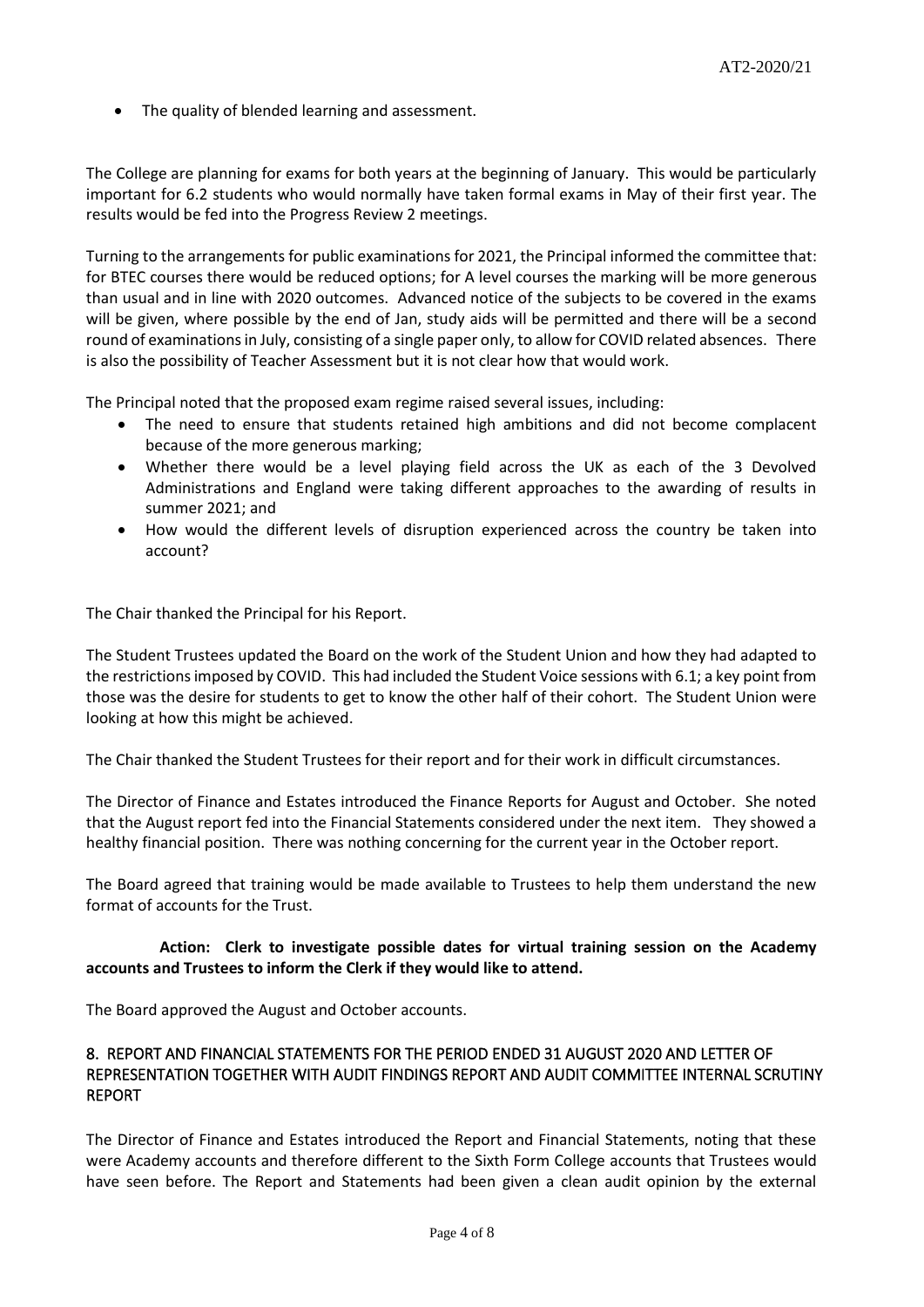auditors. She drew the Board's attention to the Letter of Representation that the Board had to agree, confirming that the accounts were true and fair. The Report, Financial Statements and Audit Committee Internal Scrutiny Report would form a package that would go to the ESFA.

The Chair of Audit drew the Board's attention to the fact that the clean audit opinion was a tremendous achievement for the Director of Finance and Estates and her team, particularly as this was the first set of accounts. The Chair of Finance and Estates agreed that the Director was to be commended for her work on the Report and Financial Statements. He further noted that the Report and Statements showed the Trust had a strong financial position with significant reserves.

The Board approved the Report and Financial Statements, and the Letter of Representation. It noted he Audit Committee Internal Scrutiny Report.

# **Action: The Chair of Trustees to sign the Report and Letter of Representation.**

# 9. **COLLEGE SELF-ASSESSMENT REPORT**

The Deputy Principal introduced the College Self-Assessment Report and Quality Improvement Plan. She noted that these were slimmed down, focussing on key successes, as well as areas for development and improvement, within the key OFSTED areas.

On the SAR, she noted that exams data was included but that this was not comparable to previous years due to differences in the methods of assessment. The exams data included the data on Maths, English and Biology GCSE that had been requested the Quality and Standards committee. The Deputy Principal also noted that the SAR reflected the change to online learning and then blended learning later in the year. The Learning to Learn programme had also taken on greater significance in helping 6.1 students make the move to Level 3 after a prolonged absence from formal education. She also highlighted the work of the Learning Support Team since March, as it continued to give help those students that needed extra support. The Deputy Principal, at the request of Quality and Standards, had added in more data on destinations (some 84% of students had gone on to Higher Education or Arts Foundation courses) and Higher Education Statistics Agency data that showed that Esher students did well in Higher Education.

Turning to areas of development for the coming year, the Deputy Principal noted the focus on supporting 6.1 and 6.2 students, improvements in the quality cycle, and tracking the sustained destinations of students as well as their intended destinations.

The Deputy Principal, under Behaviour and Attitudes, highlighted the work of the Progression Guidance Team who had continued to organise external speakers for students and the Work Experience Coordinator who had managed to convert many planned placements into virtual placements . An area for improvement was to maximise attendance across both streams of the blended learning approach.

The Deputy Principal noted that, under Leadership and Management, there was a significant section on the College's work on Safeguarding and on the development of staff.

In response to Trustee questions:

- the Deputy Principal noted that "drop in" observations of lessons would be starting in January and that this would be focussed on the online provision. Its aim would be on helping to develop best practice;
- Dan Hards noted that the university application process was a bit slower but there was some additional staff resource that the College had been able to allocate to assisting students. The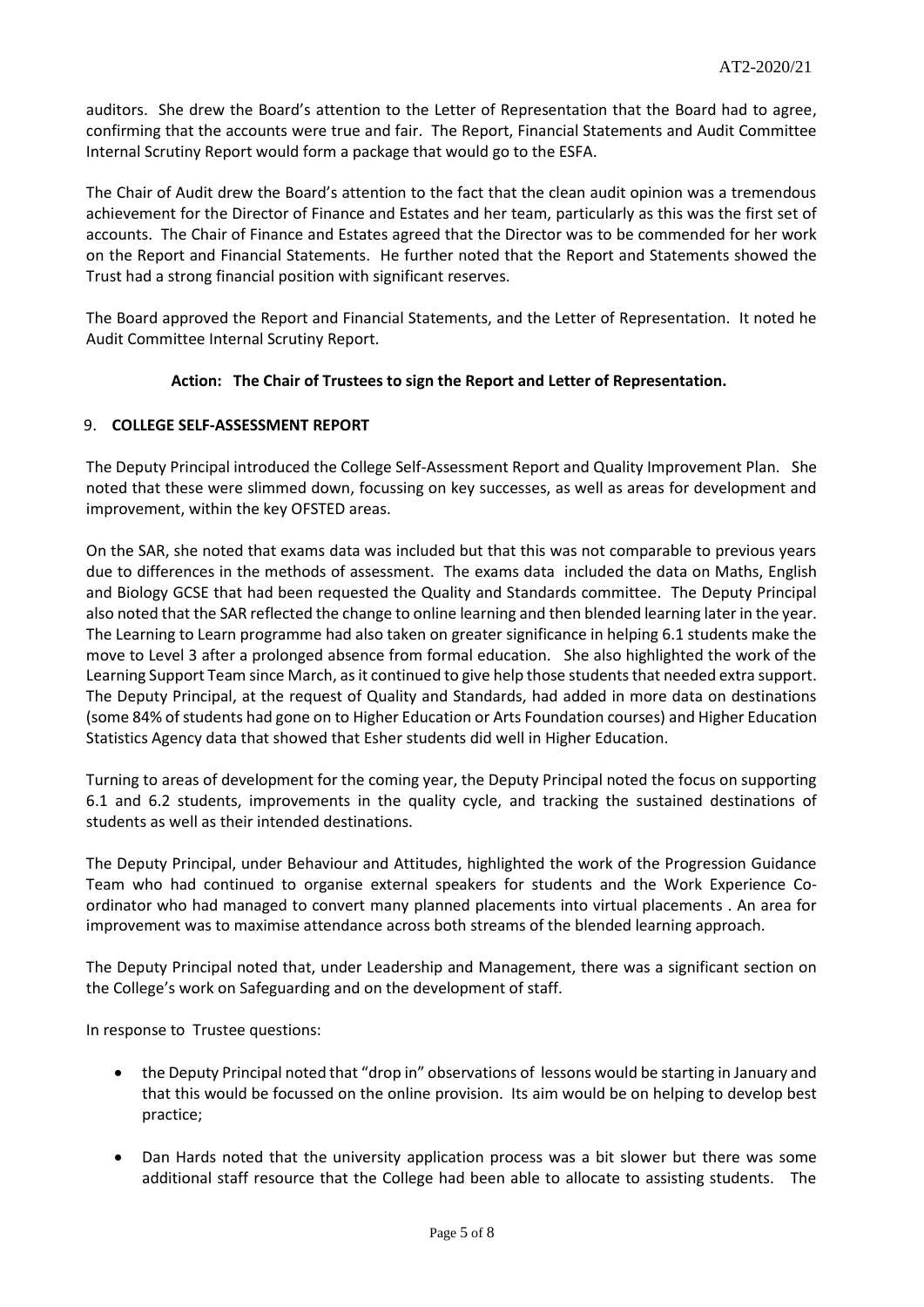number of students applying remained high. The Deputy Principal also noted that BMAT and Oxbridge support was also continuing.

Turning to the QIP, the Deputy Principal noted that Targets 11,12 and 13 of the 2019/20 QIP had been carried over. For the 2020/21 QIP, much of the focus was on targets to help us get through the COVID pandemic.

The Board approved the College SAR and the 2020/21 QIP.

#### **10. REPORT BACK FROM COMMITTEES**

**Audit -** The Chair of Audit noted that there had been three main items for the committee – the Report and Financial Statements and Audit Report, the Cyber Security Audit and the Strategic Risk Register. The Chair noted that Cyber Security Audit report had been re-assuring and that the SLT had now incorporated the COVID Risk Register into the Strategic Risk Register.

**Finance and Estates -** The Chair of Finance and Estates pulled out two points. The provision of onsite catering was costing the College some £4k to £6k per month. This had been agreed by the Committee. The committee had also agreed a CIF bid for a new Student Services building of £853k, with 20% coming from College reserves.

**Quality and Standards** - The Deputy Principal, on behalf of the Acting Chair, updated the Board, noting that the Quality and Standards committee's requests regarding the SAR and QIP had been addressed. The committee had also considered staff development and she was due to report back to the next committee meeting on progress.

**Strategy and Policy –** The Chair noted that this had largely been covered by the Principal's Report but he asked Trustees to reflect on whether they could volunteer for the role of Link Trustee for Careers Guidance.

#### **11. LINK GOVERNOR REPORTS**

Nothing to report**.**

#### **12. ANY OTHER BUSINESS**

The Board agreed that papers for the Board would be circulated electronically but that if any Trustee wanted to continue to receive hard copies of the papers, they should inform the Clerk.

# **Action: Trustees to inform the Clerk if they wished to continue receiving hard copies of Board papers.**

A Trustee asked if there were any concerns regarding the impact of no deal with the EU at the end of the Transition Period. The Director of Finance and Estates informed the Board that neither the Catering Contractor nor Cleaning Contractor were concerned about their ability to continue providing service in the event of no deal. There were no issues regarding staff and they had secured an EORI number for the IT Department so that they could continue to source IT equipment from the EU.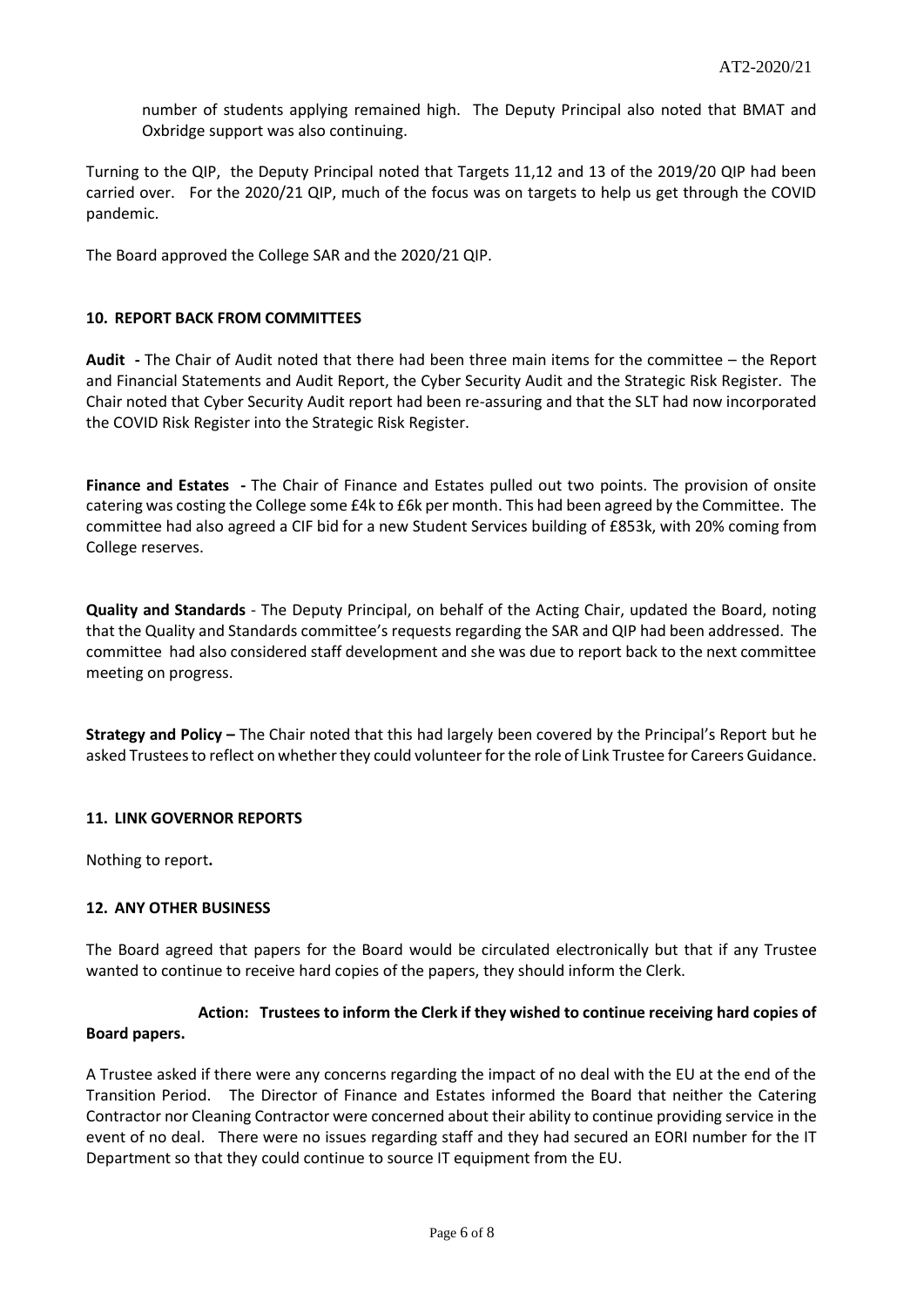The Chair thanked the Principal and his team for getting the College through a difficult year and asked that the thanks of Trustees and Members be given to all staff.

#### **13. DATE OF NEXT MEETING**

The next meeting was scheduled for 6pm on 24 March 2021.

*The meeting closed at 7.15pm Attendance was 86.6%.*

|--|--|

Date………………………………………...

## **SUMMARY OF ACTIONS**

| AT2-001 | Clerk to add future Board meeting dates to College website.                                                                                                                          |  |  |
|---------|--------------------------------------------------------------------------------------------------------------------------------------------------------------------------------------|--|--|
| AT2-002 | Clerk to schedule a Training Morning in May                                                                                                                                          |  |  |
| AT2-003 | the Director of Finance and Estates to confirm to the Chair of the Finance and<br>Committee whether the budget included the additional funding for<br>Estates<br>high value courses. |  |  |
| AT2-004 | Clerk to investigate possible dates for virtual training session on the Academy<br>accounts and Trustees to inform the Clerk if they would like to attend.                           |  |  |
| AT2-005 | The Chair of Trustees to sign the Report and Letter of Representation                                                                                                                |  |  |
| AT2-006 | Trustees to inform the Clerk if they wished to continue receiving hard copies of<br>Board papers.                                                                                    |  |  |